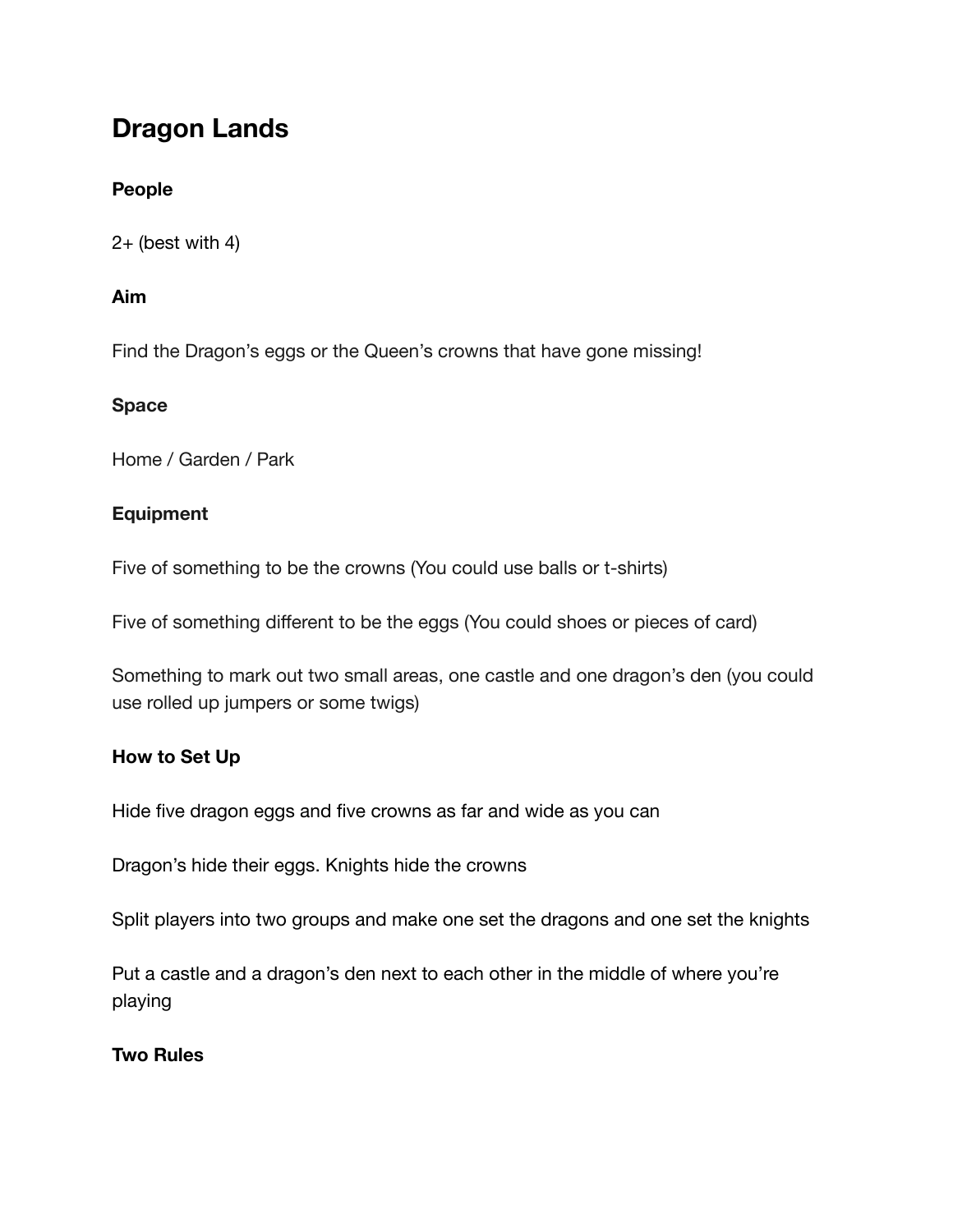Collect one at a time only

No taking anything out of the castle or the dragon den

#### **How to Play**

Dragons go off and find the crowns. Knights go off and find the eggs

Once they have found a crown or an egg, bring it back and put it in the castle or the dragon den

Go back out to find another piece!

#### **How to End**

When the dragons have collected all the crowns, or the knights have collected all the eggs

#### **Level One. Add Tagging**

Players can tag each other when they see a player with a crown or an egg.

If a player is tagged, drop their crown or egg, freeze, shut their eyes and count to 20.

The tagger can go and rehide the dropped crown or egg.

#### **Level Two. Add Fireballs**

Add five fireballs into the game. Scatter them everywhere and anywhere.

Players can pick them up for two seconds and then throw them at other players to tag them.

If a player is tagged by a fireball, drop their crown or egg, freeze, shut their eyes and count to 20.

#### **Level Three. Move the Dragon's Den and Castle**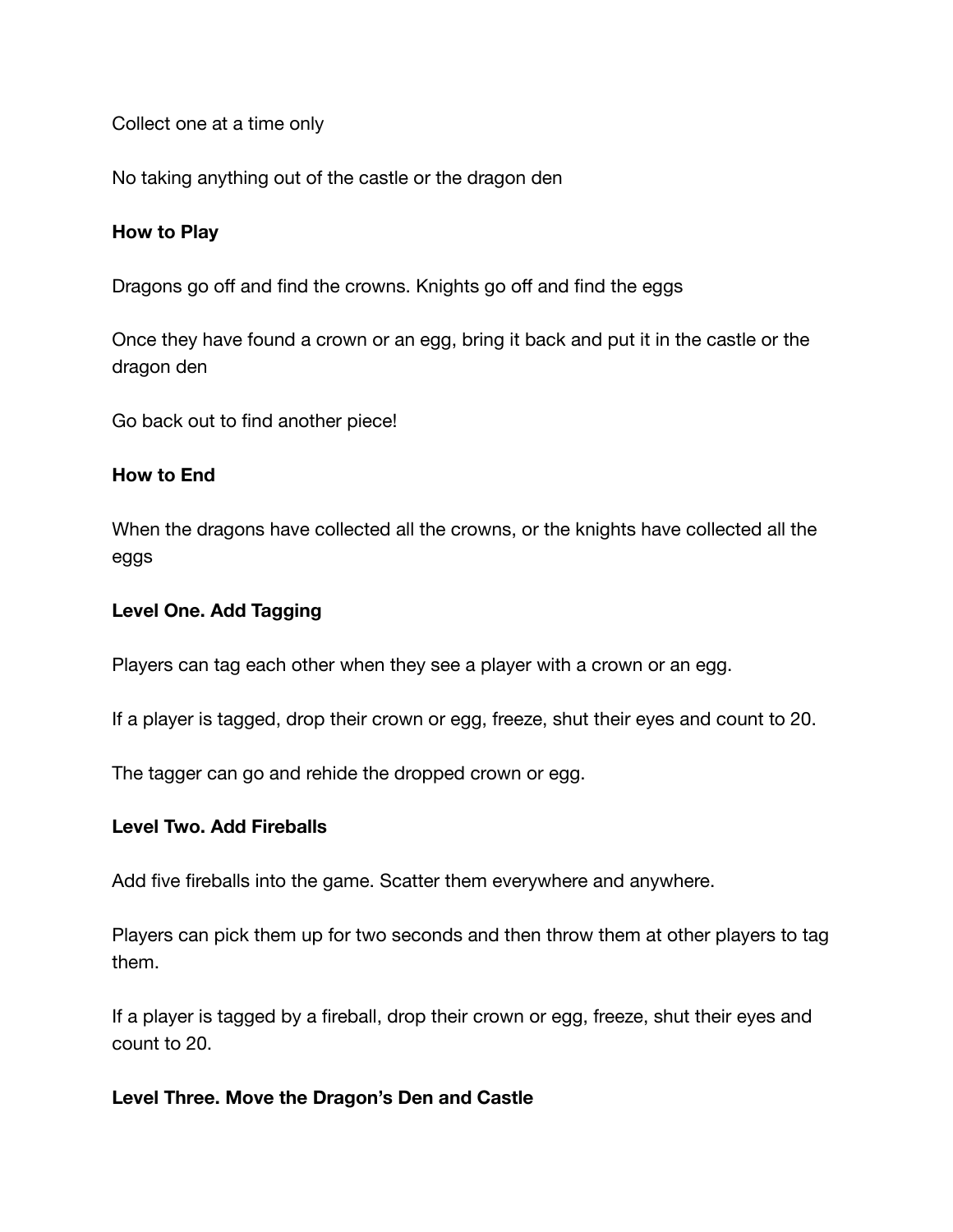Keep the tagger rule and maybe even the fireballs too

Rather than in the middle of the space, put the dragon's den and the castle in separate corners, maybe near a fences or hedges

## **Boss Level. Play the Game Your Way**

The game and the levels are just start points for your imaginations to run wild with!

The best way to play the game is creating your own way to play.

Why not try and make your own version of the game! Remember the magic ingredients of great play from the PlayCorner.

If you do have a go at the boss level, we'd love to see and share your Play Ups with the rest of the PlayUp club.

## **Power Ups**

- 1 Hide loads more crowns and eggs
- 2 Add in a third team seeking a third type of object
- 3 Play in pairs with one player blindfolded and one player as the guide

4 - Play with a golden egg or a golden crown. If they return it they win, but they can be tagged with it as well, and if they are tagged they lose the whole game

5 - Make it a relay race. One player from each side looking for an egg or a crown at a time

6 - Play in a giant triangle. Don't go outside the triangle and put the castle and the den at one point of the triangle

7 - Play in a wood or a much bigger area